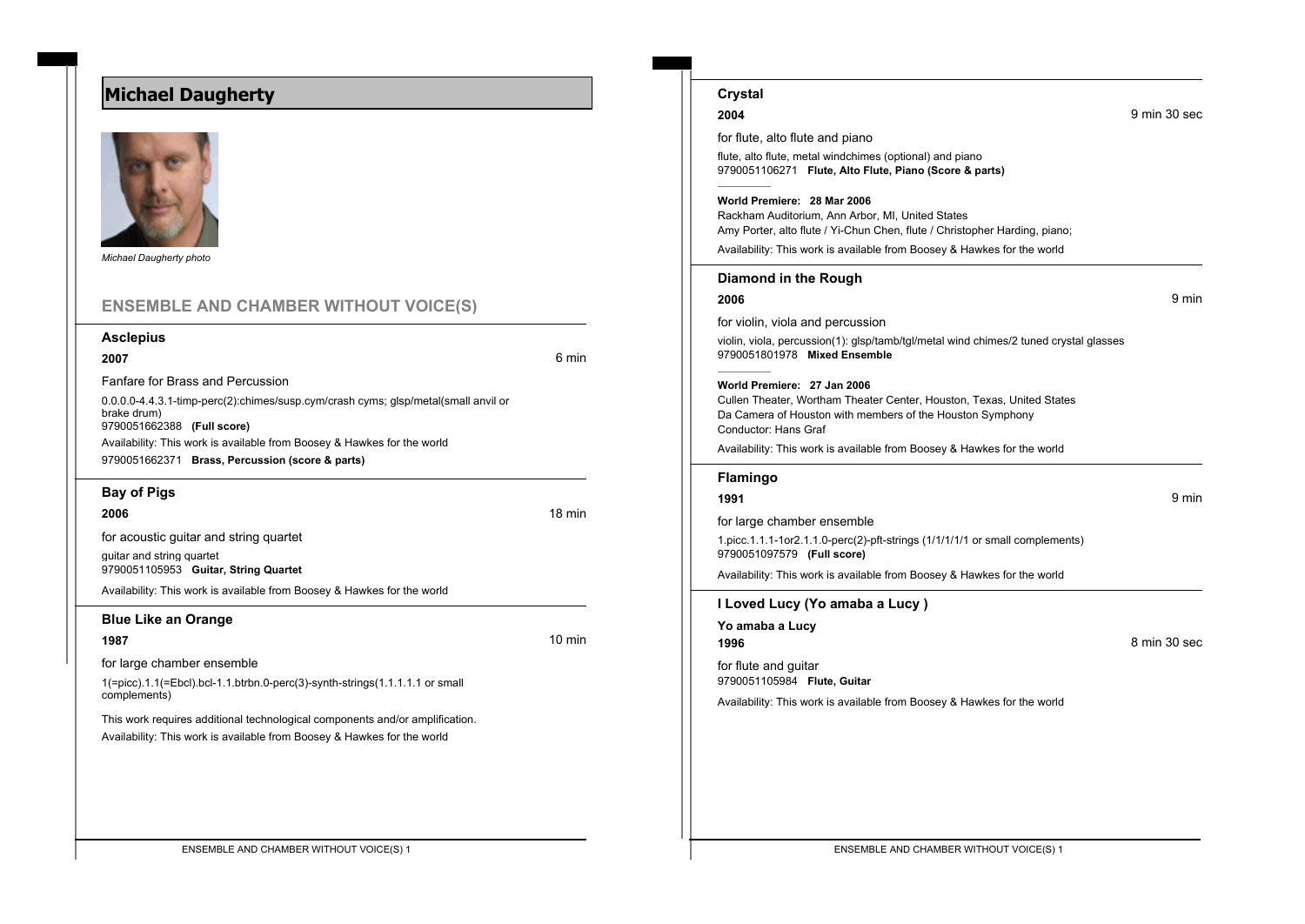#### **Ladder to the Moon**

**2006** 22 min

for solo violin and ensemble

solo violin 0.2(II=corA).2(II=bcl).2(II=dbn)-2.0.0.0-perc(1)-db 9790051801985 **Mixed Ensemble**

#### **World Premiere: 05 May 2006**

Alice Tully Hall, New York, NY, United States Ida Kavafian, violin; Chamber Music Society of Lincoln Center

Availability: This work is available from Boosey & Hawkes for the world

#### **Lex**

**1991-1993** 12 min

for chamber ensemble

elec. vln, 1 or 2 synth, elec. bass, timp., 4 perc:finger cyms/tgl/referee whistle/crot/xyl/glsp;tgl/referee whistle/vib;lg tam-t/tgl/referee whistle/sm tamb/lg cowbell/mar;ratchet/whip/bongos/tamb/wdbls/3cowbells/finger cyms/tgl/referee whistle/hi-hat/crot/glsp

Availability: This work is available from Boosey & Hawkes for the world

#### **Lounge Lizards**

**1994** 15 min

for 2 pianos and 2 percussion

2pft (lids off, if possible)-perc(2): xyl/vib/mar/tgl/ride cym/SD/hi-hat/maracas/splash cym/castanets/bongos 9790051105915 **(Score & parts)**

**World Premiere: 04 Aug 1994** Symphony Hall, Minneapolis, Minnesota, United States Minneosta Orchestra

Availability: This work is available from Boosey & Hawkes for the world

#### **Paul Robeson Told Me**

**1994** 8 min 30 sec

for string quartet and pre-recorded sound

This work requires additional technological components and/or amplification. 9790051105922 **String Quartet, CD**

Availability: This work is available from Boosey & Hawkes for the world

| e Moon                                                                                                                                           |                  | <b>Regrets Only</b>                                                                                                                                                |                  |
|--------------------------------------------------------------------------------------------------------------------------------------------------|------------------|--------------------------------------------------------------------------------------------------------------------------------------------------------------------|------------------|
|                                                                                                                                                  | 22 min           | 2006                                                                                                                                                               | $10 \text{ min}$ |
| and ensemble                                                                                                                                     |                  | for violin, cello and piano<br>9790051105946 (Score & parts)                                                                                                       |                  |
| =bcl).2(II=dbn)-2.0.0.0-perc(1)-db<br>Mixed Ensemble<br>: 05 May 2006                                                                            |                  | World Premiere: 03 Sep 2006<br>Angel Fire Community Center, Angel Fire, NM, United States<br>Music from Angel Fire                                                 |                  |
| New York, NY, United States<br>olin; Chamber Music Society of Lincoln Center                                                                     |                  | Availability: This work is available from Boosey & Hawkes for the world                                                                                            |                  |
| work is available from Boosey & Hawkes for the world                                                                                             |                  | <b>Shaken, Not Stirred</b>                                                                                                                                         |                  |
|                                                                                                                                                  |                  | 1995                                                                                                                                                               | 10 min           |
|                                                                                                                                                  | $12 \text{ min}$ | for percussion and electric bass                                                                                                                                   |                  |
| nsemble<br>synth, elec. bass, timp., 4 perc: finger cyms/tgl/referee                                                                             |                  | perc(3): mar/tamb/maracas/vib/2 crystal glasses/hi<br>hat/bongo/c.bell/clave/wdbl/cast/gong/tgl/crot-elec.bass or acoustic bass (with or<br>without amplification) |                  |
| glsp;tgl/referee whistle/vib;lg tam-t/tgl/referee whistle/sm tamb/lg<br>chet/whip/bongos/tamb/wdbls/3cowbells/finger cyms/tgl/referee<br>ot/glsp |                  | This work requires additional technological components and/or amplification.<br>9790051106950 (Score & parts)                                                      |                  |
| work is available from Boosey & Hawkes for the world                                                                                             |                  | Availability: This work is available from Boosey & Hawkes for the world                                                                                            |                  |
| rds                                                                                                                                              |                  | Sing Sing: J Edgar Hoover                                                                                                                                          |                  |
|                                                                                                                                                  | $15 \text{ min}$ | 1992                                                                                                                                                               | $11$ min         |
| nd 2 percussion                                                                                                                                  |                  | for string quartet and pre-recorded sound                                                                                                                          |                  |
| ossible)-perc(2): xyl/vib/mar/tgl/ride cym/SD/hi-hat/maracas/splash<br>ongos<br>Score & parts)                                                   |                  | This work requires additional technological components and/or amplification.<br>9790051105991 Score, Parts & CD                                                    |                  |
| : 04 Aug 1994<br>Minneapolis, Minnesota, United States                                                                                           |                  | 9790051096947 (Full score)                                                                                                                                         |                  |
| estra                                                                                                                                            |                  | <b>Timbuktuba</b>                                                                                                                                                  |                  |
| work is available from Boosey & Hawkes for the world                                                                                             |                  | 1995                                                                                                                                                               | 7 min            |
| วท Told Me<br>tet and pre-recorded sound                                                                                                         | 8 min 30 sec     | for euphoniums, tubas and percussion<br>4 euphoniums, 2 tubas and percussion<br>Availability: This work is available from Boosey & Hawkes for the world            |                  |
|                                                                                                                                                  |                  | <b>Used Car Salesman</b>                                                                                                                                           |                  |
| res additional technological components and/or amplification.<br>String Quartet, CD                                                              |                  | 2000                                                                                                                                                               | 10 min           |
| work is available from Boosey & Hawkes for the world                                                                                             |                  | for percussion quartet                                                                                                                                             |                  |
|                                                                                                                                                  |                  | World Premiere: 18 Apr 2000<br>Hancher Auditorium, Iowa City, IA, United States<br><b>Ethos Percussion Ensemble</b>                                                |                  |
|                                                                                                                                                  |                  | Availability: This work is available from Boosey & Hawkes for the world                                                                                            |                  |
| ENSEMBLE AND CHAMBER WITHOUT VOICE(S) 2                                                                                                          |                  | ENSEMBLE AND CHAMBER WITHOUT VOICE(S) 2                                                                                                                            |                  |